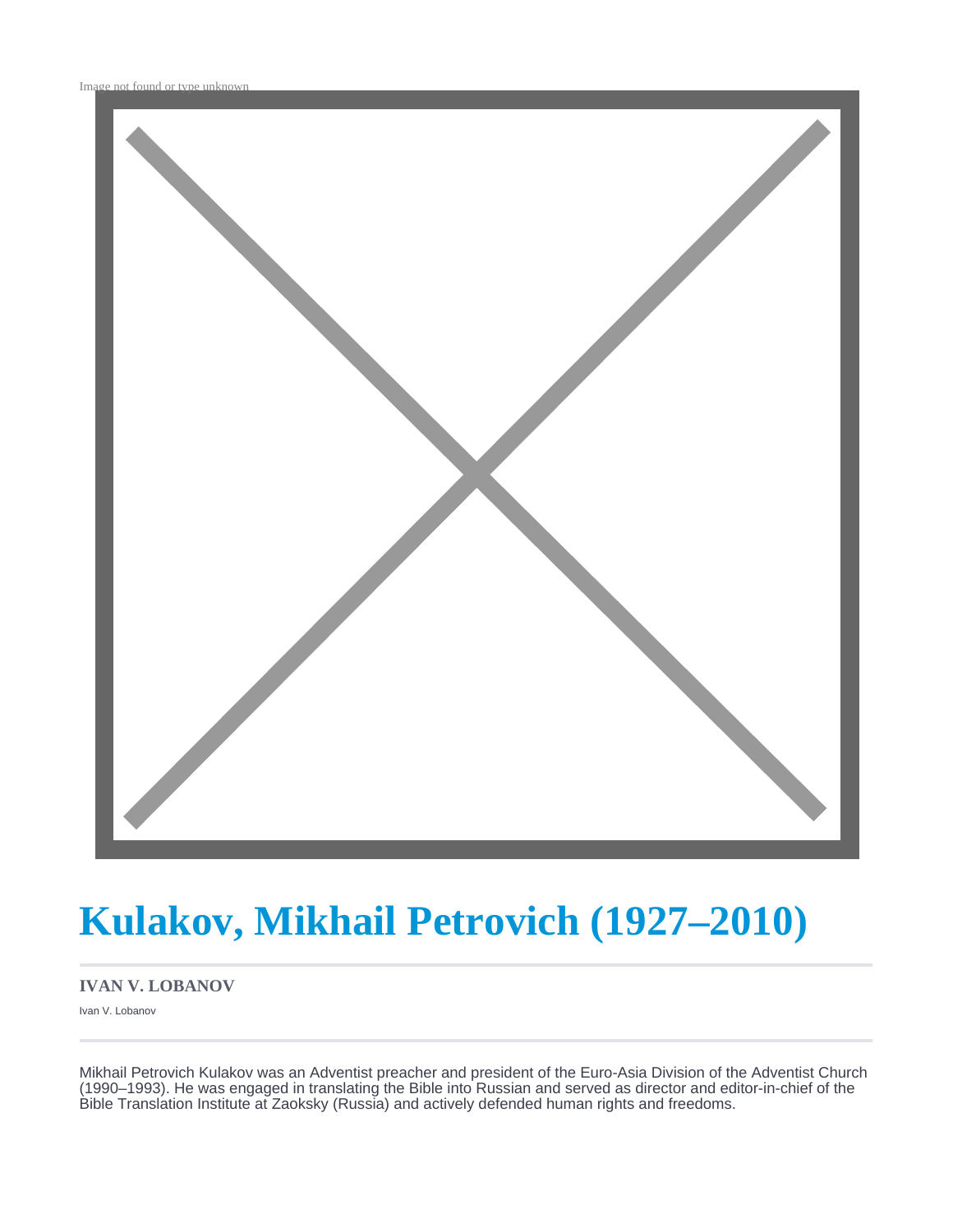## **Early Years**

Mikhail Petrovich Kulakov, born March 29, 1927, in Leningrad (now St. Petersburg), U.S.S.R. He was born into the family of the Adventist pastor Peter Stepanovich Kulakov (1896–1978), who moved to Tula in 1928, where the family lived until 1936 when Peter Stepanovich was arrested and exiled to Krasnoyarsk Territory.

On August 24, 1945, M. P. Kulakov was baptized in the city of Ivanovo, shortly after the next arrest of his father, and became the leader of the Adventist congregation in that city. In Ivanovo Kulakov finished an art school. In August 1947, together with his mother and brothers, M. P. Kulakov moved to Daugavpils (Latvia), where he was arrested on August 18, 1948, and transferred to the Ivanovo Investigative Prison of the Ministry of State Security.

In 1948--1953 M. P. Kulakov was imprisoned in the Gulag concentration camps of Mordovia and Kazakhstan. Later he recalled those years as an important university of life and thanked God for staying alive (his older brother, like many thousands of other prisoners, could not survive in the camp and died). That period of life was smoothed over for him with the opportunity to share the saving message with people doomed to death in the prison camps.

On March 18, 1953, M. P. Kulakov was released and sent to an eternal settlement in the village of Myrzykul in the Qostanay Region (Northern Kazakhstan). On November 7, 1953, he married Anna Ilyinichna Velgosha, with whom he lived for 56 years. They had six children: three sons and three daughters.

### **Ministry**

Mikhail Petrovich Kulakov served as a pastor in the city of Alma-Ata, where he was ordained as a preacher on May 3, 1958. At the end of 1958, he was elected an unofficial leader of Adventist churches in Central Asia. In view of persecution of believers, most particularly active lay members and pastors, the Kulakov family had to move from one place to another: from Alma-Ata to the village Akkul, Dzhambul region (1960), then to the town of Kokand (1962), and to the town Chimkent (1966). In October 1975 a group of Russian pastors sent a call to M. P. Kulakov to be a leader of Adventist churches in Russia, and, consequently, the Kulakov family moved to the city of Tula.

Mikhail Petrovich Kulakov was the first Adventist pastor who could visit the General Conference headquarters in the United States during the Iron Curtain period. The first time he was allowed to arrive, formally for family reasons (his aunt resided in the United States), in the New World was in November 1970.

In 1969 M. P. Kulakov graduated from the Moscow Pedagogical Institute (Faculty of English language), and the good command of English helped him communicate with fellow believers from other countries, as well as to serve as the interpreter at international meetings. He was a delegate to all General Conference sessions since 1975 GC session in Vienna. That same year he became the member of the GC Executive Committee and the member of the Academy of Adventist Ministers. In March 1977 delegates to the first official constituency meeting of Russia's Adventists elected M. P. Kulakov as the head of the Adventist Church in Russia.

Since 1980, as invited by the leadership of the World Church, M. P. Kulakov became the coordinator of Adventist mission in the Soviet Union, as well as a person responsible for uniting Adventist churches in the U.S.S.R. His power and authority were confirmed at a pastor's meeting in Tula in June 1985.

In 1990 the General Conference Session in Indianapolis (U.S.A.) voted to organize the Euro-Asia Division (ESD) of the General Conference of the Seventh-day Adventist Church in the territory of the (now former) Soviet Union, with M. P. Kulakov as ESD president.

The new church organization needed educational facilities. For this purpose, in 1988 M. P. Kulakov founded the first Protestant seminary in Russia, together with his son Mikhail, who became the president of this educational institution. The opening of the seminary in the village of Zaoksky, Tula Region, took place on December 2, 1988. In 1992 this seminary received state recognition and became known as the Zaoksky Theological Seminary (ZTS).

In 1993 Mikhail Petrovich retired from his service as ESD president and founded the Bible Translation Institute (BTI) under the aegis of ZTS. From his young age, when he first saw other translations of the Bible in German, it was his cherished dream to give the Russian people the Bible in modern Russian. It should be noted that "modern" was understood not as a modernist or colloquial language but as an artistic language based on the richness of the Russian literary tradition. The scholars, who were invited to work in the BTI, completed the lifework of M. P. Kulakov after his death. The search for the right intonation and approach to translation took up a lot of time, until the first edition of the New Testament appeared in 2000. Two years later, in 2002, the New Testament with the Book of Psalms came out, and in 2009 the Pentateuch appeared in print. The last edition, on which Mikhail Petrovich had worked, "The Book of Daniel, and the Book of the Twelve or the Minor Prophets," was published in 2011. After the death of M. P. Kulakov, the Bible Translation Institute was headed by Mikhail Petrovich's son Mikhail Mikhailovich, who received his Ph.D. from the University of Oxford. Thanks to good managerial skills of M. M. Kulakov, the work on the translation of the Bible into Russian was completed in 2015, and the product of this major work was presented that same year at the General Conference Session in San Antonio (Texas, U.S.A.).

M. P. Kulakov was engaged in active public activities. He participated many times in world-peace congresses, such as the world conference "Religious Leaders for Lasting Peace, Disarmament and Just Relations Among Nations" (Moscow, 1977); the Fifth Christian Peace Conference in Prague (1978); the world conference "Religious Workers for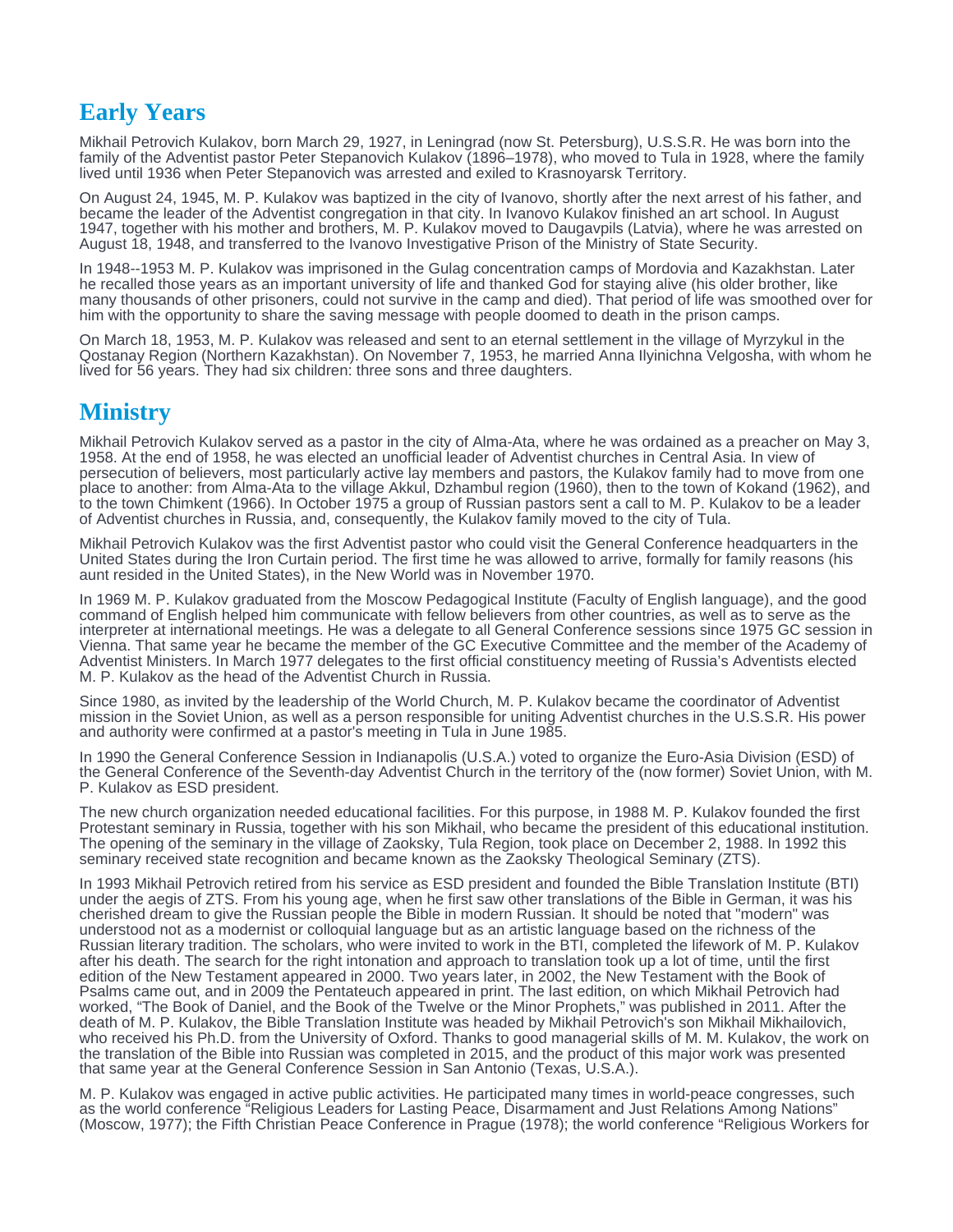<span id="page-2-0"></span>Saving the Sacred Gift of Life from Nuclear Catastrophe" (Moscow, 1982); the "Life and Peace Conference" in Uppsala (Sweden, 1983); the peace conference in Japan (mid-1980s); and the Chautauqua Conference on U.S.- Soviet Relations (U.S.A., 1987). In October 1987, M. P. Kulakov was appointed to be a member of the Board of the Soviet Children's Fund, where he had the opportunity to cooperate with the famous writer, chairman of the said fund, Albert Likhanov, in moving toward the noble humane goals set by the fund.

On September 26, 1990, M. P. Kulakov was invited, together with Patriarch Alexy II, to participate in the meeting of the Supreme Soviet of the U.S.S.R., where he outlined his views on a new proposed law on the freedom of religion. At the end of 1990, M. P. Kulakov had a personal meeting in the Kremlin with the U.S.S.R. President M. S. Gorbachev, who was seeking, at that time, support in the circles of believers and religious leaders of the country.

Having personally suffered religious persecution, M. P. Kulakov unceasingly spoke out in defense of religious freedom and took an active part in the work of international congresses dedicated to the protection of religious freedom. In 1992 he initiated the creation of the Russian Branch of the International Religious Liberty Association (RB IRLA). In the capacity of the RB IRLA as secretary general, M. P. Kulakov represented this organization in 1993-- 1995 before the authorities of the Russian Federation.

In association with an Orthodox priest, Alexander Borisov, M. P. Kulakov stood at the origins of the Russian Bible Society. Mikhail Petrovich possessed the rarest talent to unite the most diverse people for a good cause and create an atmosphere of true spiritual and intellectual freedom. Truly, he didn't see the world as "us" versus "them." One of his favorite biblical phrases said: "Where the Spirit of the Lord is, there is freedom" (2 Cor. 3:17). In a time of Stalin' terror, he learned from experience the taste of unfreedom.[1](#page-3-0)

For his pastoral, educational, and social activities over the course of many years, M. P. Kulakov was awarded an Honorary Doctorate by the Southwestern Adventist University in Georgetown (Texas, U.S.A.) on May 1, 1988, and by Andrews University, in Berrien Springs (Michigan, U.S.A.), on August 21, 2001.

## Later Life

For a number of reasons, M. P. Kulakov and his wife moved to the United States in December 2000, and the work of the Bible Translation Institute continued under complex conditions: Mikhail Petrovich had to maintain contacts with the staff remained in Russia only by e-mail. After his departure M. P. Kulakov came to Russia three times–in the summer of 2006, in January 2008, and in July 2009–for creative and business meetings with his employees and fellow believers. In the fall of 2009, it was found that M. P. Kulakov had a brain tumor. He received medical treatment in the clinic of the University of Loma Linda.

M. P. Kulakov died on February 10, 2010, at his home in Highland, California, USA, surrounded by loving family. On the day of his death, freshly printed copies of the new Russian translation of the Pentateuch, on which he had been working for the last five years, were delivered to the Bible Translation Institute at Zaoksky, which he created.

In one of his last interviews, Mikhail Petrovich said: "I am deeply concerned today by the underestimation of the importance of human freedom. We passed this difficult strip when they tried, like an asphalt roller, to crush flat any individuality and suppress freedom of expression. It is impossible and prohibited to let it go. This should be remembered by those who care about the well-being of their native country, about their children and descendants. Each of us must think what foundations are to be laid today so that our Russian society could live a full, joyful, and calm life, without anxiety that you might be suppressed and erased and not allowed to express yourself. It is very important. This can save us as a nation and as a country from the horrors that have been experienced.<sup>[2](#page-3-0)</sup>

## Publications by M. P. Kulakov

Poslaniye Apostola Pavla khrisianam v Rime (The Epistle to the Romans), translated from Old Greek by M. P. Kulakov, Zaoksky: Bible Translation Institute, 1993.

Novyy Zavet v sovremennom russkom perevode (New Testament in Modern Russian Translation), edited and translated from Old Greek by M. P. Kulakov, Zaoksky: Bible Translation Institute, Cultural-Enlightenment Fund DIALOG, 2000.

Novyy Zavet i Psaltyr' v sovremennom russkom perevode (New Testament and the Book of Psalms in Modern Russian Translation), edited and translated from Old Greek and Hebrew by M. P. Kulakov, Moscow: St. Andrew's Biblical Theological Institute Publishing House, 2014.

Pyatiknizhiye Moiseevo v sovremennom russkom perevode (The Pentateuch in Modern Russian Translation), edited and translated from Hebrew by M. P. Kulakov, Zaoksky: Bible Translation Institute, 2009.

Kniga Daniila i Kniga Dvenadtsati v sovremennom russkom perevode (The Book of Daniel and the Book of the Twelve in Modern Russian Translation), edited and translated from Hebrew by M. P. Kulakov and M. M. Kulakov, Zaoksky: Bible Translation Institute, 2011.